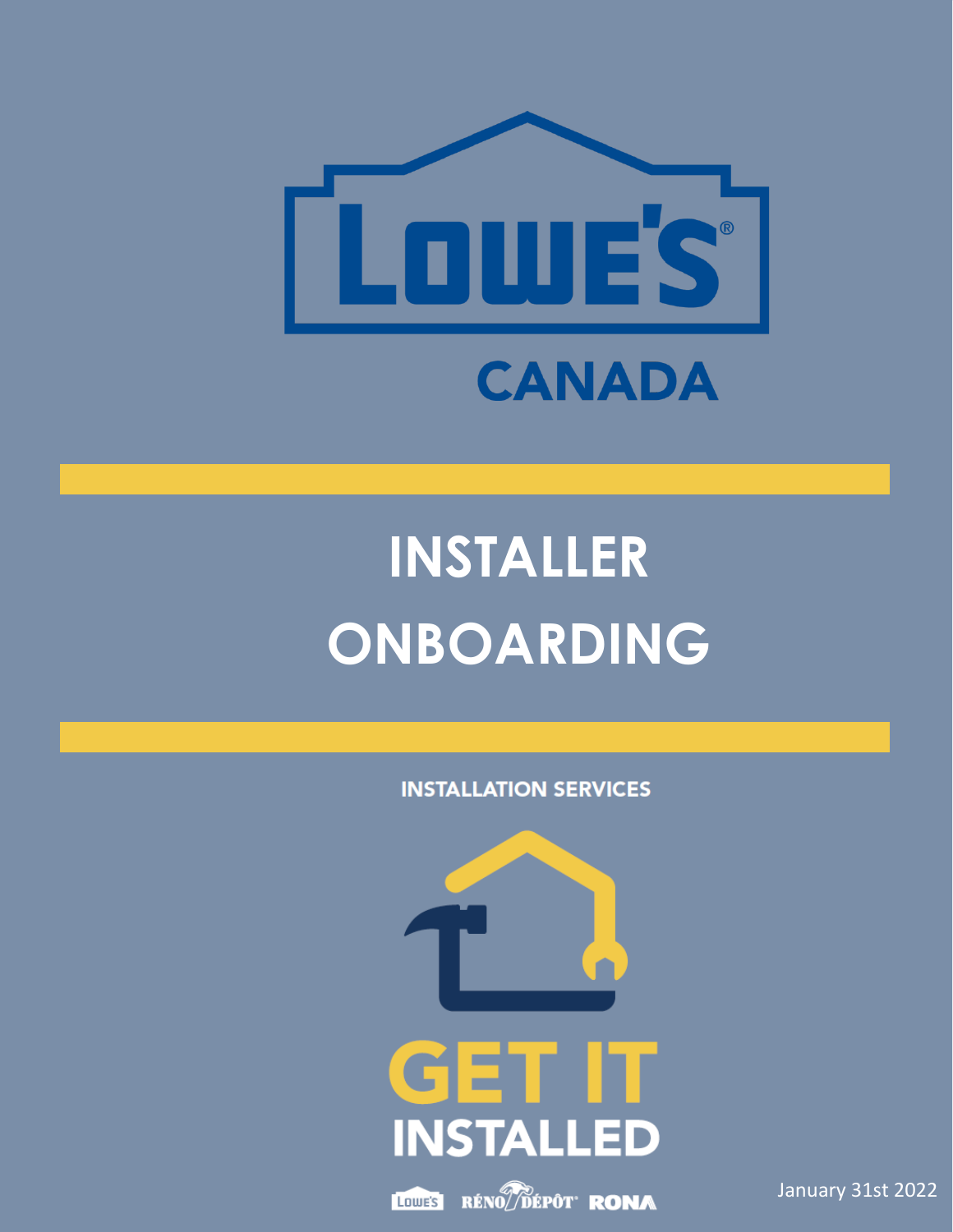# **CERTIFIED INSTALLER BENEFITS**

- *Opportunity to grow your business*
- *Endorsement from the leader in the industry*
- *Consistent project demands*
- *Promotion, financing and reward programs*
- *LOWE'S/RONA Guarantee*
- *Take advantage of our Discount Program (Where applicable)*
- *And much more*

# **BEFORE YOU START, LOWE'S EXPECTATIONS:**

- 1. The company needs to be incorporated
- 2. We will verify all **criminal records**
- 3. Successful track record with references of completed projects
- 4. Professional and business affiliations
- 5. \$2M Liability insurance certificate (sample attached)
	- a. Lowe's/Rona/Lowe's limited partnership, added as additional insured
		- b. With the right addresses:
			- i. **RONA inc.** 220, chemin du Tremblay, Boucherville (Québec) J4B 8H7
			- ii. **Lowe's Companies, Inc. & Lowe's Companies Canada, ULC,** Mail Code: A3ESS, 1000 Lowe's Blvd Mooresville, NC 28117
- 6. Sales tax ID: GST/HST/PST
- 7. WCB/WSIB/RBQ/CNESST license or clearance letter
- 8. Commercial auto liability insurance or confirmation of non-owned automobile
- 9. Signature of installer agreement
- 10. Access to a smart phone, tablet during business hours
- 11. Accessibility standards certification (Ontario only)

# **INSTALLER APPLICATION PROCESS**

# **STEP 1 – Fill out the application to become a certified Installer**

- 12. The **Installer Onboarding Form** provides details pertaining to your professional /business affiliations on top of certain tax requirement details, the types of services you are skilled in and the geographical areas where you are willing and permitted to work.
- 13. **\$100 non-refundable administration fee** (credit card or cheque)

# **STEP 2 – If your expertise and services are required**

14. A Field Services Manager will contact you to schedule an appointment

# **STEP 3 – Start to grow your business with us as a certified Installer**

- Get your vendor number
- Get all your access set-up
- Get training to be fully ready for business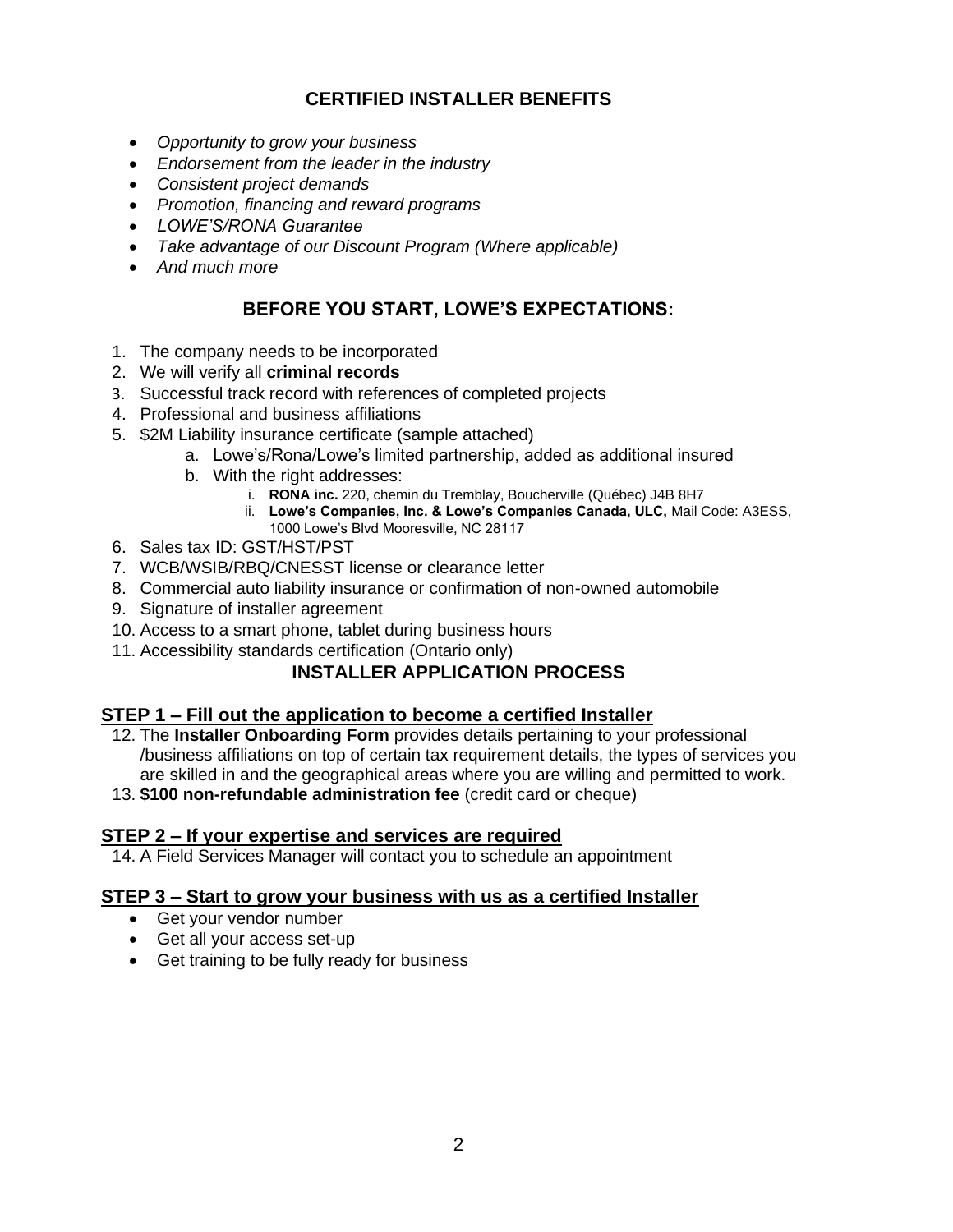# **INSTALLER APPLICATION FORM**

The President of the company or the owner of the registered business must complete the attached **Installer Application Form.**

For any further inquiries or submission of the fully competed application, please e-mail: [onboarding@rona.ca](mailto:onboarding@rona.ca) or [accreditation@rona.ca](mailto:accreditation@rona.ca)

|    | Reasons why you would like to become a LOWE'S/RONA/RENO DEPOT Certified Installer?              |               |
|----|-------------------------------------------------------------------------------------------------|---------------|
|    |                                                                                                 |               |
|    |                                                                                                 |               |
|    |                                                                                                 |               |
|    |                                                                                                 |               |
|    |                                                                                                 |               |
|    | Section 1 - General Company Information                                                         |               |
|    |                                                                                                 |               |
| 1. |                                                                                                 |               |
| 2. |                                                                                                 |               |
|    | (please be specific).                                                                           |               |
|    | <b>Incorporated</b>                                                                             |               |
|    |                                                                                                 |               |
|    |                                                                                                 |               |
| 3. |                                                                                                 |               |
|    |                                                                                                 |               |
| 4. | Is this company/business owned by a parent company? Yes $\Box$ No $\Box$ If Yes, specify parent |               |
| 5. |                                                                                                 |               |
| 6. | Head Office / Business Address:                                                                 |               |
|    | (Street No)<br>(Street)<br>(City)<br>(Province)                                                 | (Postal Code) |
|    | 7. Office Tel: (_____) _______________<br>Work Cell.: $(\_\_\_\_)$                              |               |
|    |                                                                                                 |               |

10. How long have you been in business under the current company name?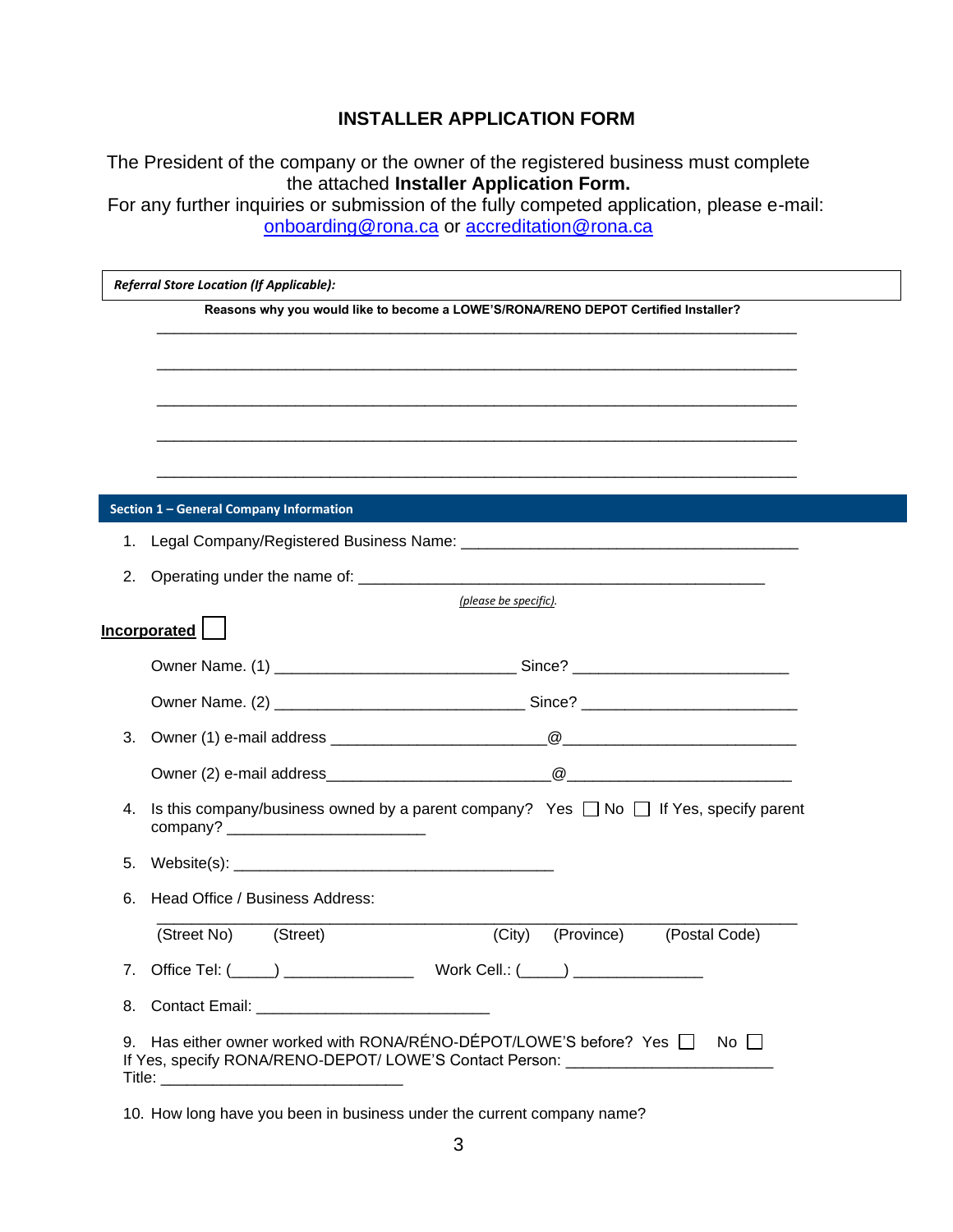|                 | 16. Have any legal procedures been filed against the company?<br>17. Do you have a criminal record?                    |                                                                                                                                                                                                                                                                                                                |                                                             |                                                    | Yes $\Box$<br>$Yes$        | No<br>No I |                  |
|-----------------|------------------------------------------------------------------------------------------------------------------------|----------------------------------------------------------------------------------------------------------------------------------------------------------------------------------------------------------------------------------------------------------------------------------------------------------------|-------------------------------------------------------------|----------------------------------------------------|----------------------------|------------|------------------|
|                 | 18. Have you ever filed a lien against a client's property?<br>19. Do you publicize your company name on your vehicle? |                                                                                                                                                                                                                                                                                                                |                                                             |                                                    | Yes $\Box$<br>Yes $\Box$   | No  <br>No |                  |
|                 |                                                                                                                        |                                                                                                                                                                                                                                                                                                                |                                                             |                                                    |                            |            |                  |
|                 | 20. Last year's sales volume?                                                                                          |                                                                                                                                                                                                                                                                                                                | $$0-50,000$ $\Box$ \$50,001 - \$100,000 $\Box$              | $$100,001 - $150,000$ $$150,001 - $200,000$ $\Box$ |                            |            |                  |
|                 |                                                                                                                        |                                                                                                                                                                                                                                                                                                                | $$200,001 - $250,000$ $\Box$ >\$250,001 $\Box$              |                                                    |                            |            |                  |
|                 | 21. Have you ever partnered with a company like RONA/RENO-DEPOT/LOWE'S? If Yes, please                                 |                                                                                                                                                                                                                                                                                                                |                                                             |                                                    |                            |            |                  |
|                 |                                                                                                                        |                                                                                                                                                                                                                                                                                                                | 22. Selected technologies that your company currently uses? |                                                    |                            |            |                  |
|                 |                                                                                                                        |                                                                                                                                                                                                                                                                                                                |                                                             |                                                    |                            |            |                  |
|                 | Smart phone<br>Tablet<br>In home payment solution                                                                      |                                                                                                                                                                                                                                                                                                                | Portable printer<br>Web based software<br>Laptop            |                                                    |                            |            |                  |
|                 | 23. Do you currently have a charge or vendor account number with LOWE'S/RONA/RENO-DEPOT?<br>Yes    No                  | If yes, please specify: $\frac{1}{2}$ $\frac{1}{2}$ $\frac{1}{2}$ $\frac{1}{2}$ $\frac{1}{2}$ $\frac{1}{2}$ $\frac{1}{2}$ $\frac{1}{2}$ $\frac{1}{2}$ $\frac{1}{2}$ $\frac{1}{2}$ $\frac{1}{2}$ $\frac{1}{2}$ $\frac{1}{2}$ $\frac{1}{2}$ $\frac{1}{2}$ $\frac{1}{2}$ $\frac{1}{2}$ $\frac{1}{2}$ $\frac{1}{2$ |                                                             |                                                    |                            |            |                  |
|                 | <b>Section 2 - Services Categories</b>                                                                                 |                                                                                                                                                                                                                                                                                                                |                                                             |                                                    |                            |            |                  |
|                 |                                                                                                                        |                                                                                                                                                                                                                                                                                                                |                                                             |                                                    |                            |            |                  |
| <b>Assembly</b> | Select all services categories you are qualified/experienced in and able to offer:<br><b>HVAC</b>                      | <b>Kitchens</b>                                                                                                                                                                                                                                                                                                | <b>Appliances</b>                                           | <b>Interior Finishing</b>                          | <b>Garages &amp; Sheds</b> |            | <b>Bathrooms</b> |

\_\_\_\_\_\_\_\_\_\_\_\_\_\_\_\_\_\_\_\_\_\_\_\_

| <b>Assembly</b>                    | HVAL                             | Kitchens                   | Appliances                                   | <b>Interior Finishing</b>               | Garages & Sheds         | <b>Bathrooms</b>                  |
|------------------------------------|----------------------------------|----------------------------|----------------------------------------------|-----------------------------------------|-------------------------|-----------------------------------|
| <b>Car Shelter</b><br>$\mathsf{L}$ | <b>HVAC</b>                      | $\sqcap$ Cabinets          | Dishwasher<br>$\blacksquare$<br>Installation | Electrical                              | Sheds                   | Tub/Shower<br>$\mathbf{I}$        |
| <b>Sun Shelter /</b><br>Gazebo     | <b>Furnace</b> /Duct<br>Cleaning | Kitchen<br>Countertops     | $\Box$ Refrigerator $-$<br>Water Line Hookup | Drywall and<br>Wall Finishing           | Complete<br>Garage      | Laminate<br>- 1<br>Countertops    |
| <b>BBQ</b>                         | <b>Outdoors Projects</b>         | □Complete<br>Kitchen       | <b>Roofing &amp; Siding</b>                  | $\sqcap$ Windows<br>Coverina            | Garage Door<br>Opener   | □ Quartz<br>Countertops           |
| Window AC                          | Landscaping                      | □ Kitchen<br>Backsplash    | $\Box$ Eavestrough                           | Insulation                              | Overhead<br>Garage Door | Bathroom<br>$\sim$<br>Exhaust Fan |
| <b>Exterior Storage</b>            | Railing                          | Range hood                 | $\Box$ Siding                                | $\Box$ Mouldings and<br><b>Millwork</b> | <b>Flooring</b>         | $\Box$ Cabinets                   |
| <b>Basement</b>                    | Fences                           | Cabinets Re-<br>Facing     | $\Box$ Metal Roofing                         | □Carpet/ Furn.<br>cleaning              | Hardwood                | $\sqcap$ Tub/Shower<br>Door       |
| <b>□ Basement</b><br>Renovation    | Patio & Deck                     | <b>Doors &amp; Windows</b> | $\Box$ Flat Roofing                          | <b>O</b> Paint                          | Ceramic                 | □ Faucets & Sink                  |
| <b>Plumbing</b>                    | Stove &<br>Fireplace             | Windows<br>- 1             | $\Box$ Roofing                               | Interior door                           | Laminate                | $\Box$ Bath. Complete             |
| □ Hot Water Tank                   | Synthetic Lawn                   | Storm/Screen<br>Door       | <b>Electrical</b>                            |                                         | Wood Floor<br>Sanding   | $\Box$ Toilet                     |
| $\Box$ General<br>Plumbing         |                                  | <b>Exterior Door</b>       | Generator<br>$\mathsf{L}$                    |                                         | $\Box$ Carpet           |                                   |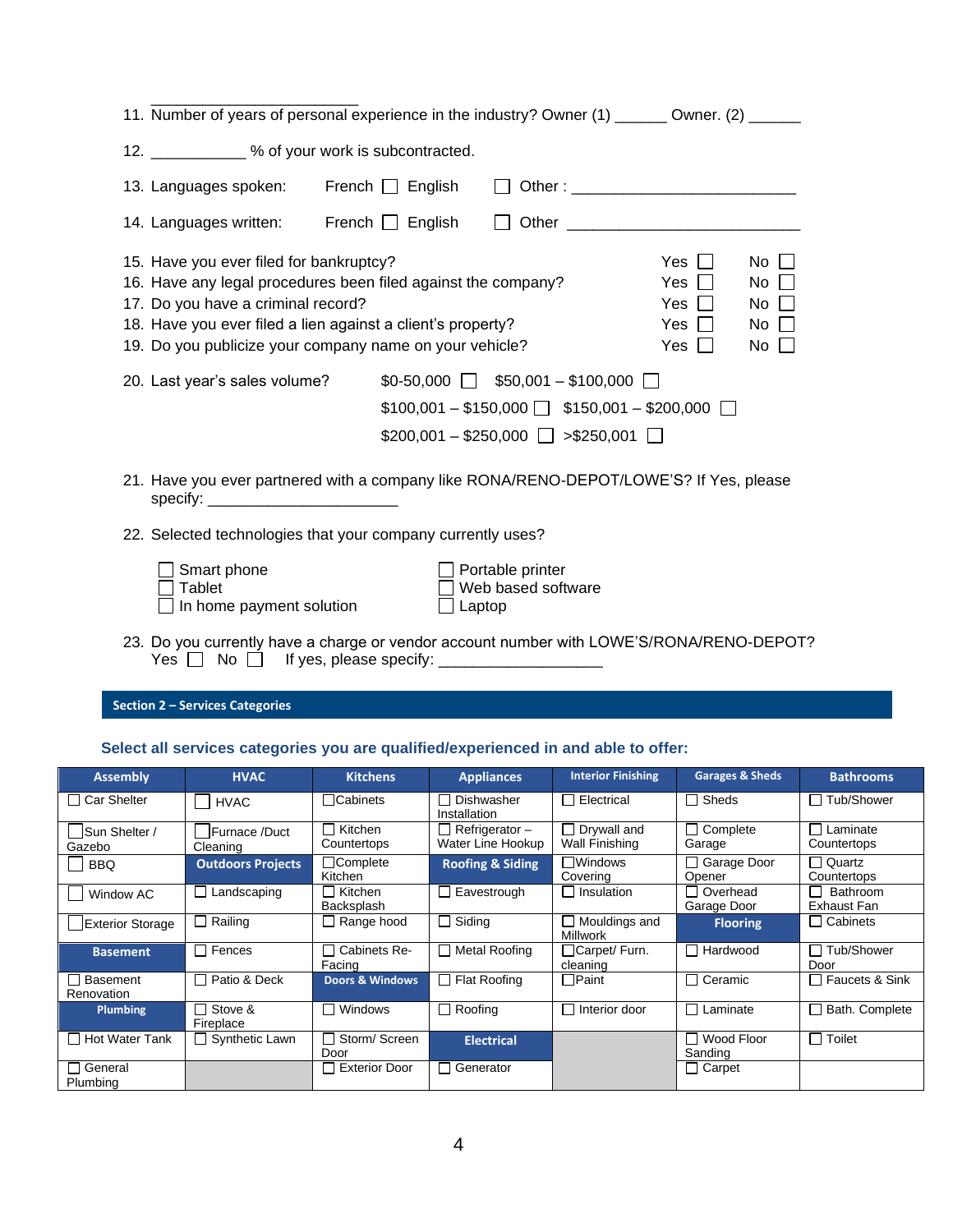**Section 3 – Markets** 

## **Specify the region(s) you can service:**

| <b>British Columbia</b>                                                                                                                                                                                                                                                                                                     | <b>Alberta</b>                                                                                                                                                                                                                      |                                                                                                                                                           | Saskatchewan                                                                                                                                                                                                                  |
|-----------------------------------------------------------------------------------------------------------------------------------------------------------------------------------------------------------------------------------------------------------------------------------------------------------------------------|-------------------------------------------------------------------------------------------------------------------------------------------------------------------------------------------------------------------------------------|-----------------------------------------------------------------------------------------------------------------------------------------------------------|-------------------------------------------------------------------------------------------------------------------------------------------------------------------------------------------------------------------------------|
| Fraser Valley<br>$\Box$ Interior<br>$\Box$ Island                                                                                                                                                                                                                                                                           | Airdrie<br>$\Box$ Calgary North<br>Calgary South                                                                                                                                                                                    | Grand Prairie<br>Lethbridge<br>Lloydminster                                                                                                               | Prince Albert<br>$\Box$ Regina<br>Saskatoon                                                                                                                                                                                   |
| <b>LML</b> Remote<br>$\Box$ Okanagan<br>$\Box$ See to Sky<br>South Vancouver<br>Vancouver<br>Other Dealer and Company and Company and Company and Company and Company and Company and Company and Company and Company and Company and Company and Company and Company and Company and Company and Company and Company and C | Camrose<br>П<br>Edmonton<br>П<br>Fort Mc Murray<br>Other _____________                                                                                                                                                              | Medicine Hat<br><b>Red Deer</b><br>Strathmore                                                                                                             | <b>Other</b> 2006 2016                                                                                                                                                                                                        |
| Manitoba<br>$\blacksquare$ Winkler<br>$\blacksquare$ Winnipeg<br>Other ____________________                                                                                                                                                                                                                                 | <b>Ontario</b><br>Barrie/Midland<br>Belleville/Kingston<br>п<br><b>Brampton</b><br>П<br>Brockville/Smith Falls<br>П<br>Burlington/Oakville<br>П<br>Chatham/Kent<br>П<br>Durham<br>п<br><b>GTA East</b><br>П<br>$\Box$ GTA West<br>П | Hamilton/Niagara<br>$\Box$ London<br>$\Box$ Mississauga<br>$\Box$ Ottawa<br>Sault Ste.Marie<br>Sudbury/Val Caron<br>$\Box$ Tri-City<br>Windsor/Leamington | Québec<br>South Shore of Montreal<br>North Shore of Montreal<br>Montreal Island<br>Saguenay Lac St-Jean<br>$\Box$ Yamaska<br>$\Box$ Outaouais<br>Quebec City<br>Bas St-Laurent<br>Mauricie<br>Estrie<br>Abitibi-Témiscamingue |

## **Fill out this section if you are an Installer** *outside of Quebec*

| Provide names of any Professional Affiliations / Associations: |                                     |                     |  |  |  |
|----------------------------------------------------------------|-------------------------------------|---------------------|--|--|--|
| $BILD/GTHBA$ $\Box$                                            | College of Trade: _________________ |                     |  |  |  |
| Better Business Bureau □                                       | TSSA / ESA: ____________________    |                     |  |  |  |
| Regional Home Builder's Association: Yes □ No □                |                                     |                     |  |  |  |
|                                                                |                                     |                     |  |  |  |
|                                                                |                                     |                     |  |  |  |
|                                                                |                                     |                     |  |  |  |
| Current Licenses (include trade, municipal, etc.)              |                                     |                     |  |  |  |
| License type                                                   | License #                           | # of years licensed |  |  |  |
|                                                                |                                     |                     |  |  |  |
|                                                                |                                     |                     |  |  |  |
|                                                                |                                     |                     |  |  |  |
|                                                                |                                     |                     |  |  |  |
|                                                                |                                     |                     |  |  |  |
|                                                                |                                     |                     |  |  |  |
|                                                                |                                     |                     |  |  |  |
|                                                                |                                     |                     |  |  |  |
|                                                                |                                     |                     |  |  |  |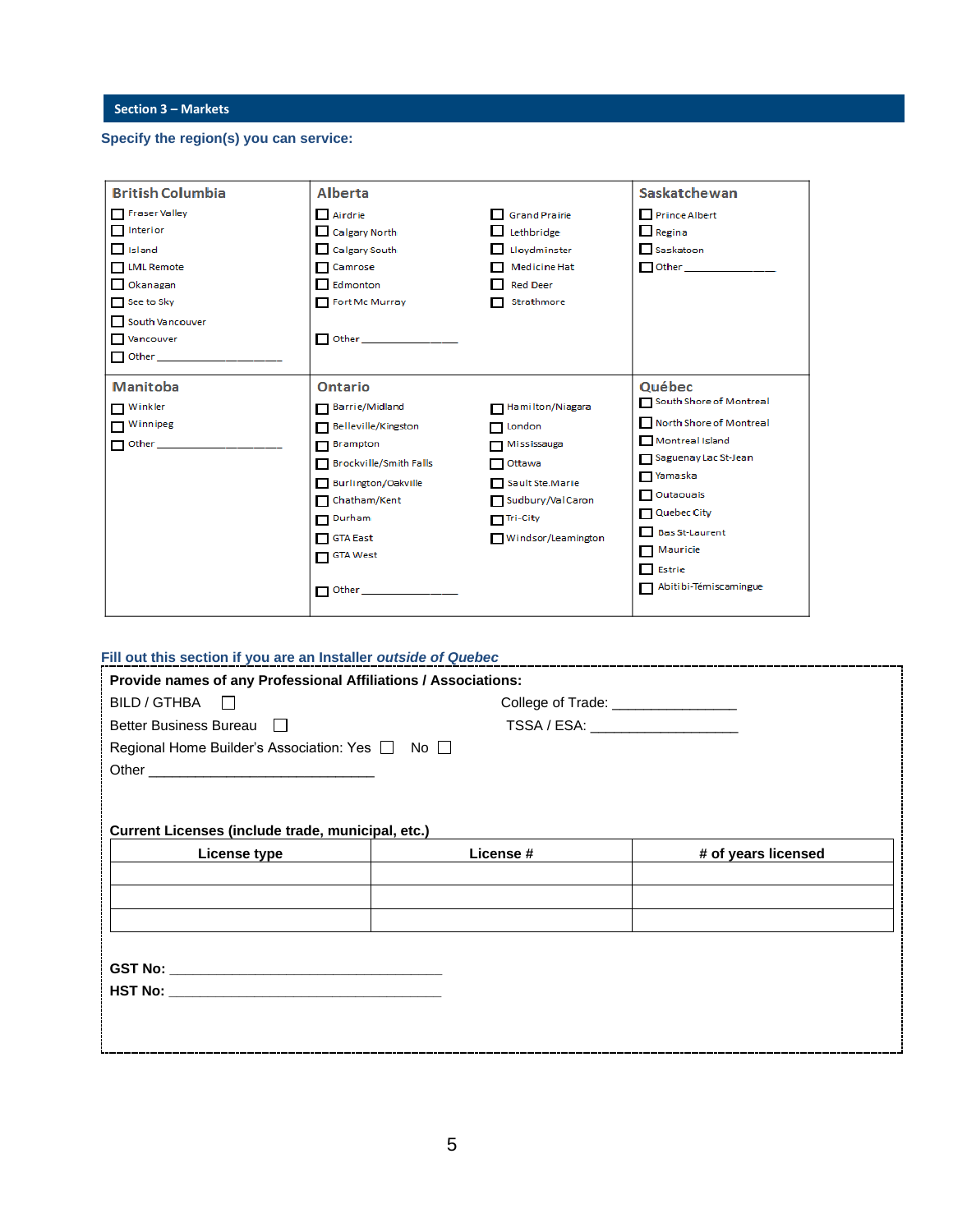## **Fill out this section if you are a** *Quebec* **Installer**

| Régie du bâtiment du Québec (RBQ): Licence no and categories if applicable |  |  |  |  |  |  |
|----------------------------------------------------------------------------|--|--|--|--|--|--|
| <b>Professional Membership Association</b> : APCHQ ACQ APECQ Others        |  |  |  |  |  |  |
|                                                                            |  |  |  |  |  |  |
|                                                                            |  |  |  |  |  |  |
|                                                                            |  |  |  |  |  |  |
| CNESST Conformity Certificate ________________________                     |  |  |  |  |  |  |
|                                                                            |  |  |  |  |  |  |
|                                                                            |  |  |  |  |  |  |

## **Commercial General Liability Insurance (Minimum – \$2,000,000), \$5,000,000 for flat roofing, involving heat**

| <b>Types of insurance</b>                                                                                                                                        | Insurance company<br>/Policy No/<br># of Company owned<br>vehicles | <b>Effective</b><br><b>Date</b> | <b>Expiry</b><br><b>Date</b> | <b>Limits of liability</b>                       |
|------------------------------------------------------------------------------------------------------------------------------------------------------------------|--------------------------------------------------------------------|---------------------------------|------------------------------|--------------------------------------------------|
| Worker's<br><b>Compensation &amp;</b><br><b>Employer's Liability (If</b><br>applicable)                                                                          |                                                                    |                                 |                              | <b>Statutory \$2M per accident</b><br>or disease |
| <b>Commercial Auto</b>                                                                                                                                           |                                                                    |                                 |                              | <b>Bodily Injury</b>                             |
| Liability                                                                                                                                                        |                                                                    |                                 |                              | \$1M Per person                                  |
|                                                                                                                                                                  |                                                                    |                                 |                              | \$1M Per accident                                |
|                                                                                                                                                                  |                                                                    |                                 |                              |                                                  |
|                                                                                                                                                                  |                                                                    |                                 |                              | <b>Property Damage</b>                           |
|                                                                                                                                                                  |                                                                    |                                 |                              | \$1M Per accident                                |
| <b>General Liability</b>                                                                                                                                         |                                                                    |                                 |                              | <b>Bodily Injury</b>                             |
| Comprehensive                                                                                                                                                    |                                                                    |                                 |                              | \$2M Per Accident                                |
| <b>Property Damage</b>                                                                                                                                           |                                                                    |                                 |                              |                                                  |
| <b>Bodily Injury</b>                                                                                                                                             |                                                                    |                                 |                              | <b>Property Damage</b>                           |
| Other (Describe)                                                                                                                                                 |                                                                    |                                 |                              | \$21M Per Accident                               |
| Products / Completed<br>Operations                                                                                                                               |                                                                    |                                 |                              |                                                  |
| Independent Installers                                                                                                                                           |                                                                    |                                 |                              |                                                  |
| <b>Contractual Liability</b><br>endorsed to cover<br>contract between<br>insured and Lowe's<br>Companies Canada,<br>ULC/RONA Inc/Lowe's<br>220 Itd. partnership. |                                                                    |                                 |                              |                                                  |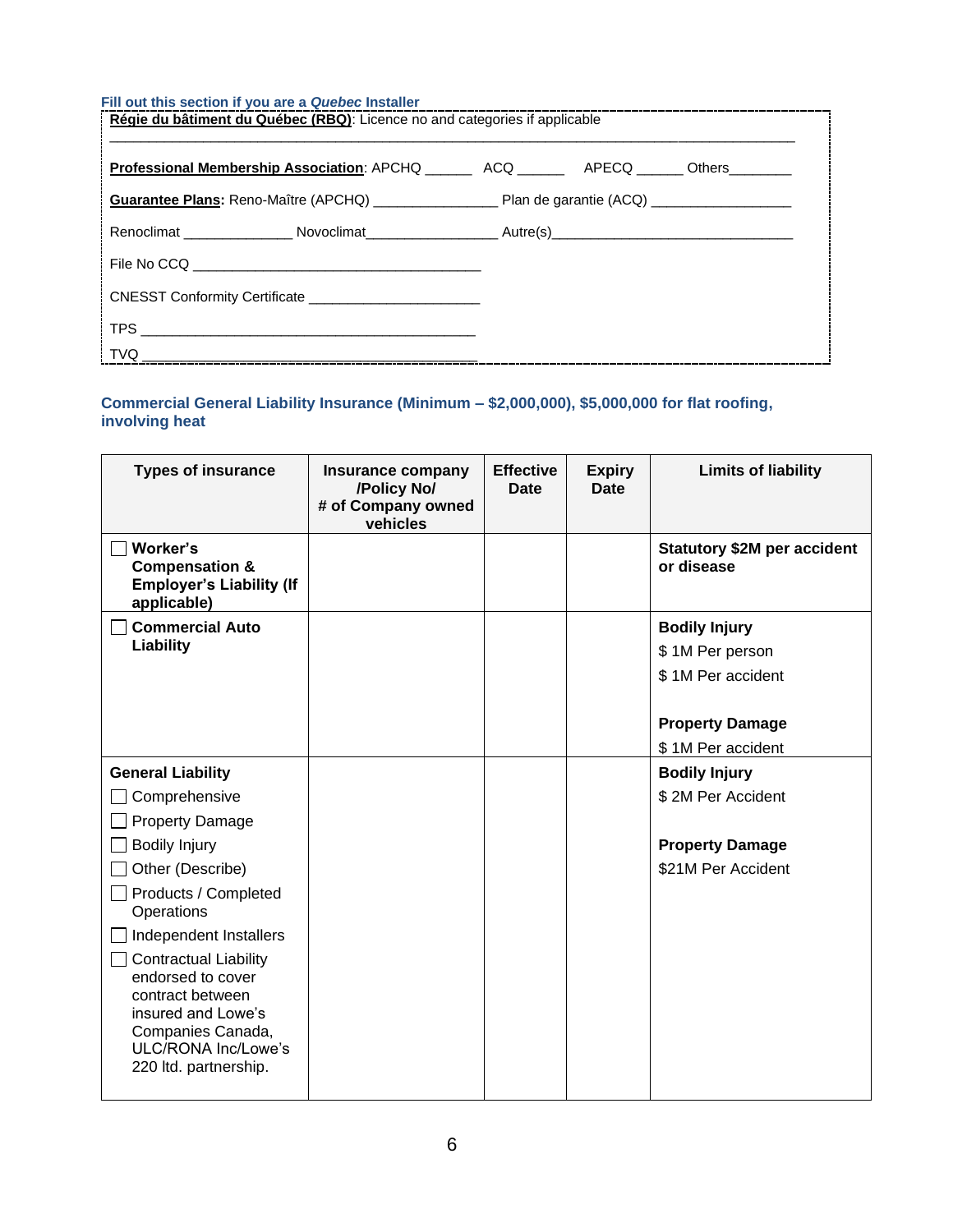## **Please provide the names of other businesses that you work(ed) for?**

| <b>Name of Business</b> | <b>Years of Service</b> |
|-------------------------|-------------------------|
|                         |                         |
|                         |                         |

## **How many crew members do you have working for you?**

| <b>Crew Type</b>       | <b>Number of Members</b> |
|------------------------|--------------------------|
| Employees              |                          |
| <b>Sub-Contractors</b> |                          |

#### **Vehicle Information**

| <b>Make</b> | <b>Model</b> | Year | <b>Type</b> |
|-------------|--------------|------|-------------|
|             |              |      |             |
|             |              |      |             |
|             |              |      |             |

#### **Please provide references of completed projects done within the last 12 months**

| <b>Type of Project</b> | <b>Contact Person</b> | <b>Address</b> | <b>Telephone Number</b> |
|------------------------|-----------------------|----------------|-------------------------|
|                        |                       |                |                         |
|                        |                       |                |                         |
|                        |                       |                |                         |

#### **List any Awards and Achievements**

| <b>Award/Achievement</b> | Year | <b>Award/Achievement</b> | Year |
|--------------------------|------|--------------------------|------|
|                          |      |                          |      |
|                          |      |                          |      |

## **Please provide the names and annual purchase volume of 3 suppliers that you purchase from**

| <b>Supplier Name</b> | <b>Annual Purchase Volume</b> |  |  |
|----------------------|-------------------------------|--|--|
|                      |                               |  |  |
|                      |                               |  |  |
|                      |                               |  |  |

**I certify that the above information is accurate and complete. It is my responsibility to keep RONA/RENO DEPOT/LOWE'S/LOWE'S 220 LTD PARTNERSHIP informed of changes to this information as soon as possible. I authorize RONA/RENO DEPOT/LOWE'S/LOWE'S 220 LTD PARTNERSHIP to verify any information in this profile form and RONA/RENO DEPOT/LOWE'S/LOWE'S 220 LTD PARTNERSHIP only collects, use and disclose your personal information for determining eligibility to provide work and services to RONA/RENO DEPOT/LOWE'S/LOWE'S 220 LTD PARTNERSHIP clients. You may withdraw consent at any time.** 

| Name (print)     |  |
|------------------|--|
| <b>President</b> |  |

**Name (print) Signature Date**

I am authorized to bind the company/registered business